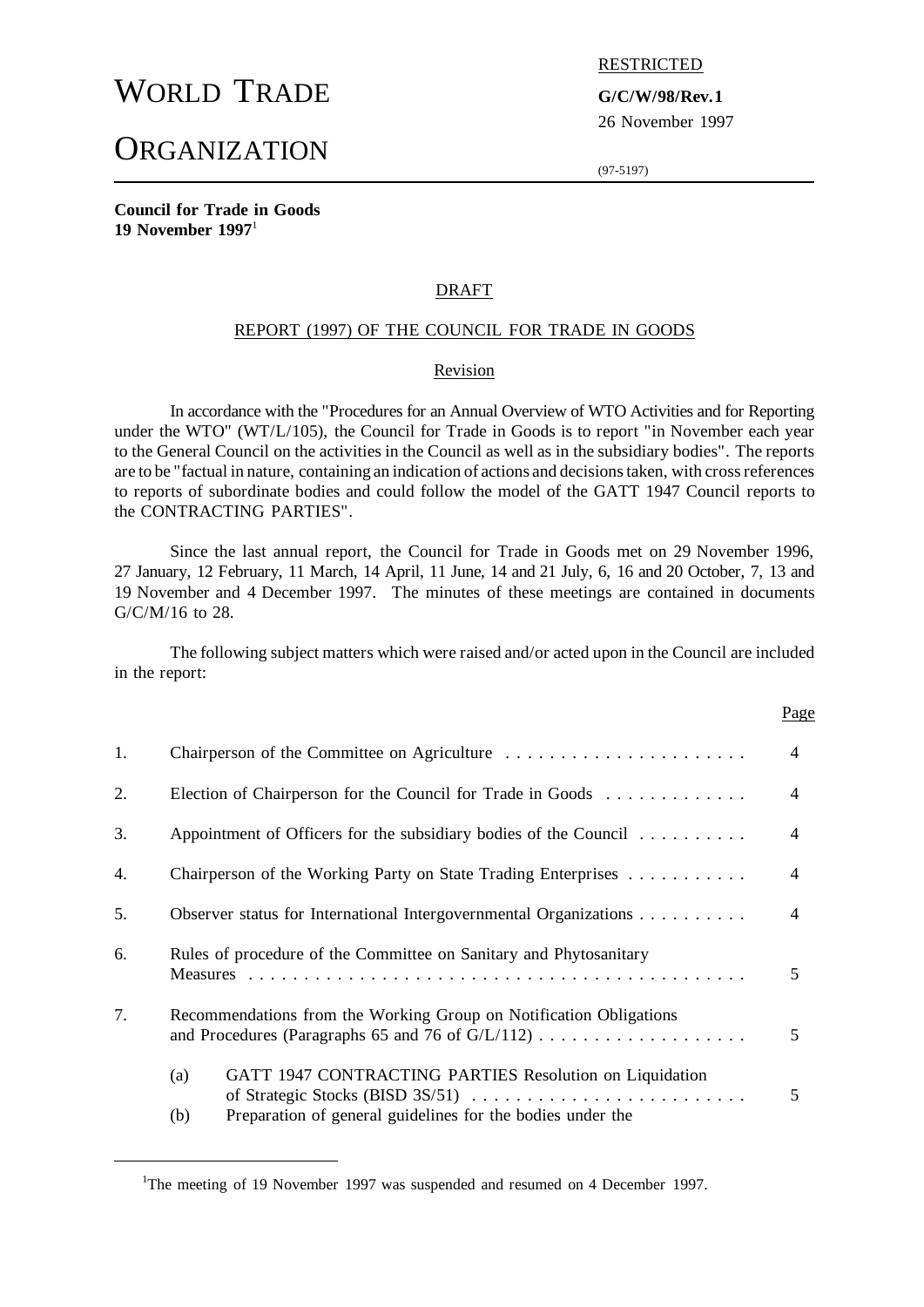|     | Council's purview, providing for the regular review of<br>questionnaires and formats and of the situation as regards                                                                                                                                                                                                                                       | $5\overline{)}$                         |  |  |  |
|-----|------------------------------------------------------------------------------------------------------------------------------------------------------------------------------------------------------------------------------------------------------------------------------------------------------------------------------------------------------------|-----------------------------------------|--|--|--|
| 8.  | Status of notifications under the provisions of the Agreements in                                                                                                                                                                                                                                                                                          | 5                                       |  |  |  |
| 9.  | Decision on Establishment of Consolidated Loose-Leaf Schedules                                                                                                                                                                                                                                                                                             | 5                                       |  |  |  |
| 10. | Decision on the Ad Personam Status of TMB members                                                                                                                                                                                                                                                                                                          |                                         |  |  |  |
| 11. | Decision on Supply of Information to the Integrated Data Base for                                                                                                                                                                                                                                                                                          |                                         |  |  |  |
| 12. | Draft Agreement between the WTO and the Office International<br>6                                                                                                                                                                                                                                                                                          |                                         |  |  |  |
| 13. | Implementation of the Ministerial Declaration on Trade in<br>6                                                                                                                                                                                                                                                                                             |                                         |  |  |  |
| 14. | Trade Facilitation (paragraph 21 of the Singapore Ministerial                                                                                                                                                                                                                                                                                              |                                         |  |  |  |
| 15. | Periodic Reports of the Committee on Market Access                                                                                                                                                                                                                                                                                                         | $\overline{7}$                          |  |  |  |
| 16. | Waivers under Article IX of the WTO Agreement                                                                                                                                                                                                                                                                                                              |                                         |  |  |  |
|     | Harmonized System - Requests for extensions of<br>(a)<br>waivers from Bangladesh, Bolivia, Guatemala, Nicaragua<br>(b)<br>Zambia - Renegotiation of Schedule LXXVIII<br>(c)<br>Decision on the Introduction of Harmonized System<br>(d)<br>(HS) changes into WTO schedules of tariff concessions<br>on 1 January 1996 - Extension of the time-limit<br>(e) | $\tau$<br>8<br>8<br>$8\phantom{1}$<br>8 |  |  |  |
| 17. | (f)<br>HS96 Changes and Article II of GATT 1994 - Rectifications                                                                                                                                                                                                                                                                                           | 9                                       |  |  |  |
|     | and Modifications to Schedules of Tariff Concessions and                                                                                                                                                                                                                                                                                                   | 9                                       |  |  |  |
| 18. | Major review of the implementation of the Agreement on<br>Textiles and Clothing (ATC) during the first stage of the integration<br>process pursuant to paragraph 11 of Article 8 of the ATC<br>9                                                                                                                                                           |                                         |  |  |  |
| 19. | Customs Unions and Free-Trade Areas: regional agreements                                                                                                                                                                                                                                                                                                   | 10                                      |  |  |  |
|     | Free Trade Agreement between the Government<br>(a)<br>of Canada and the Government of the State of Israel<br>Free Trade Agreement between Slovenia and Estonia<br>(b)<br>Notification of Free Trade Agreements between the<br>(c)                                                                                                                          | 10<br>10                                |  |  |  |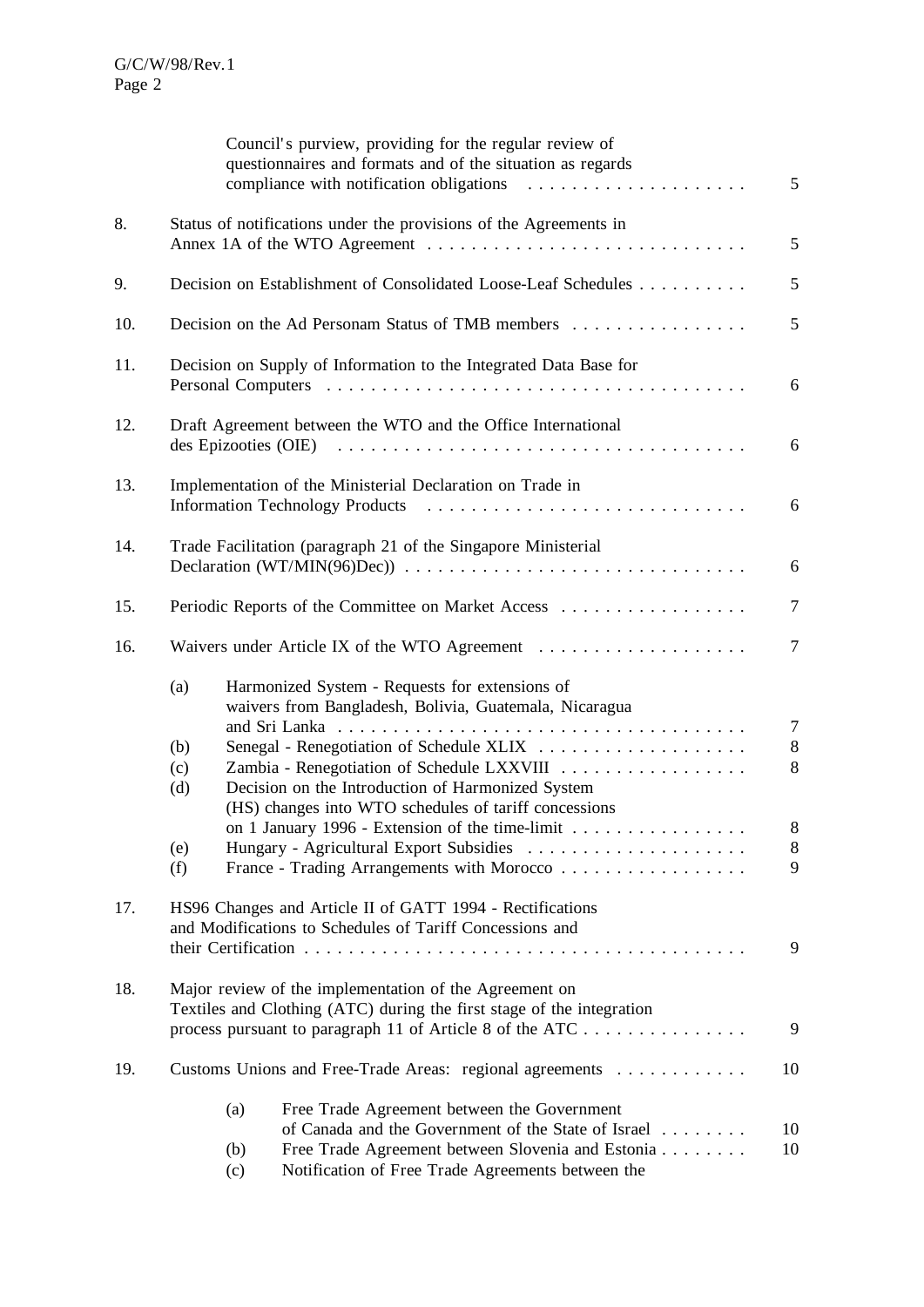|     |     | Czech Republic and the Slovak Republic on the one side                   |    |
|-----|-----|--------------------------------------------------------------------------|----|
|     |     | and Bulgaria, Estonia, Latvia, Lithuania and the State                   |    |
|     |     |                                                                          | 11 |
|     |     | (d)<br>Agreement between European Community and the                      |    |
|     |     | Faroe Islands (Government of Denmark)                                    | 11 |
|     |     | Free-Trade Agreement between the Czech Republic and<br>(e)               |    |
|     |     |                                                                          | 11 |
|     |     | Free-Trade Agreement between the Slovak Republic and<br>(f)              |    |
|     |     |                                                                          | 11 |
|     |     | Israel-Turkey Free Trade Area Agreement<br>(g)                           | 11 |
|     |     | Euro-Mediterranean Interim Association Agreement on<br>(h)               |    |
|     |     | Trade and Co-operation between the European Community                    |    |
|     |     | and the Palestine Liberation Organization for the benefit                |    |
|     |     | of the Palestinian Authority of the West Bank                            | 11 |
|     |     | Free Trade Agreement between Canada and Chile<br>(i)                     | 11 |
|     |     | Free Trade Agreement between Romania and the<br>(j)                      |    |
|     |     |                                                                          | 12 |
|     |     | (k)<br>Interim Agreement between the European Communities                |    |
|     |     |                                                                          | 12 |
|     |     | Free Trade Agreement between the Republic of Slovenia<br>(1)             |    |
|     |     |                                                                          | 12 |
|     |     | Free Trade Agreement between the Czech Republic<br>(m)                   | 12 |
|     |     |                                                                          |    |
|     |     | Free Trade Agreement between the Czech Republic<br>(n)                   | 12 |
|     |     | Free Trade Agreements between the Slovak Republic on the<br>$\circ$      |    |
|     |     | one side and the Republics of Latvia and Lithuania                       |    |
|     |     |                                                                          | 12 |
|     |     |                                                                          |    |
| 20. |     | Issues raised under "other business" concerning Members' trade practices | 12 |
|     |     |                                                                          |    |
|     | (a) | Korea - Tariff Measures by Ecuador against certain suppliers             | 12 |
|     | (b) |                                                                          | 12 |
|     | (c) | United States - US Request for Consultations concerning                  |    |
|     |     | Restrictive Business Practices in the Japanese Photographic              |    |
|     |     |                                                                          | 13 |
|     | (d) | United States - Brazil Import Financing Restrictions                     | 13 |
|     | (e) | Korea - Price Range or Range of Value System applied                     |    |
|     |     |                                                                          | 13 |
|     | (f) | Korea - US identification of Korea's "barriers" to imported              |    |
|     |     | automobiles as a Priority Foreign Country Practice                       | 13 |
|     | (g) | United States - Mercosur Common External Tariff                          | 13 |
|     |     |                                                                          |    |
| 21. |     | Consideration of annual reports of subsidiary bodies of the              |    |
|     |     |                                                                          | 13 |
| 22. |     | Adoption of the annual report of the Council for Trade in Goods          |    |
|     |     |                                                                          | 14 |
|     |     |                                                                          |    |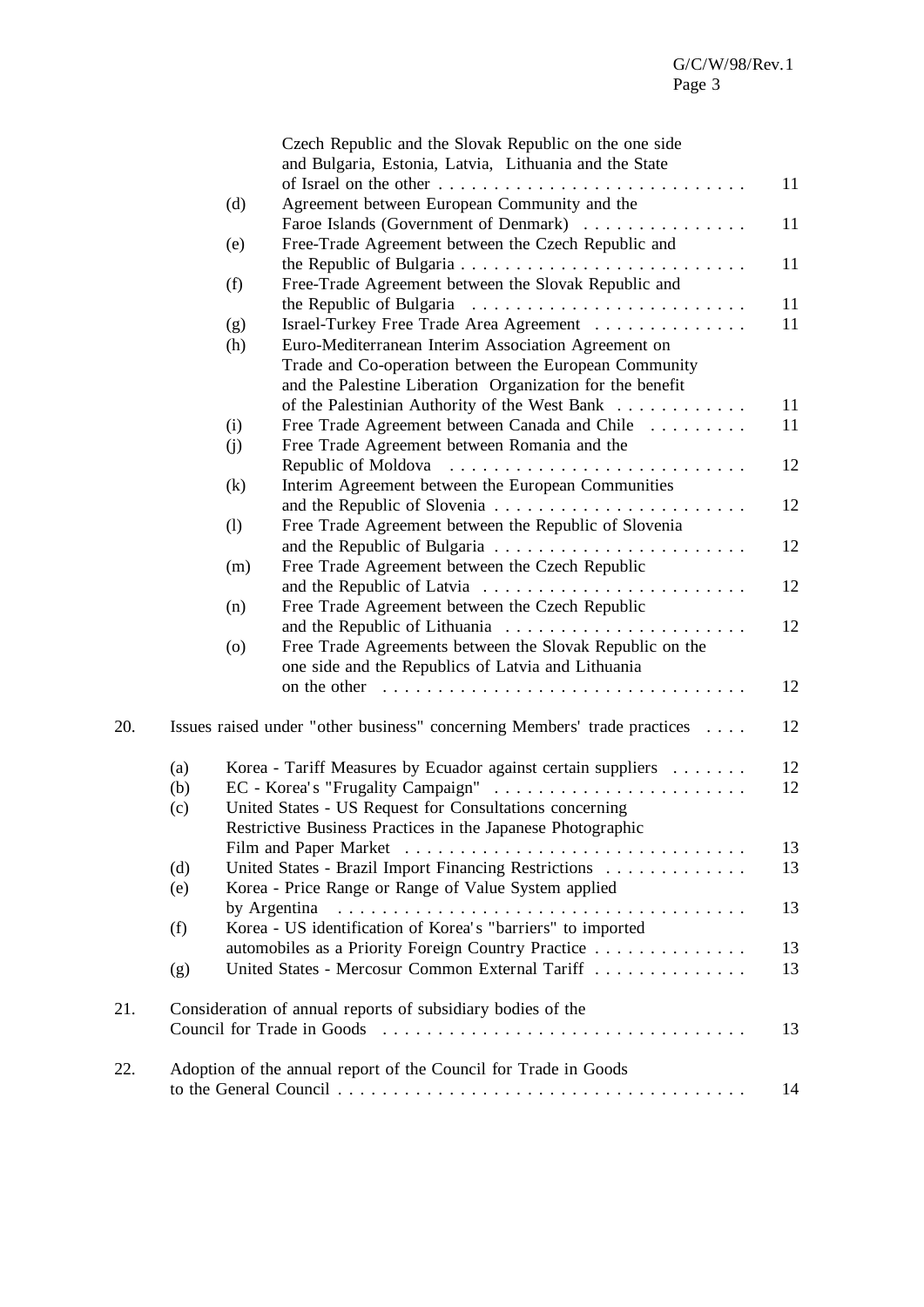# 1. Chairperson of the Committee on Agriculture (G/C/M/16)

1.1 At its meeting of 29 November 1996, the Council took note of the resignation of Ambassador D. Tulalamba as Chairman of the Committee on Agriculture, and of the election of Mrs. Tantraporn as interim Chairperson of that Committee to perform the functions of the Chairperson, pending the election of a new Chairperson for 1997.

# 2. Election of Chairperson for the Council for Trade in Goods  $(G/C/M/17)$

2.1 At its resumed meeting of 12 February 1997, the Council elected Ambassador Johannessen (Norway) as its Chairman for 1997.

# 3. Appointment of Officers for the subsidiary bodies of the Council (G/C/M/17)

3.1 At its resumed meeting of 12 February 1997, the Council took note of the consensus on the following persons nominated for election as Chairpersons of its subsidiary bodies: Committee on Agriculture: H.E. Mr. Nestor Osorio Londoño (Colombia); Committee on Anti-Dumping Practices: Mr. Kajit Sukhum (Thailand); Committee on Customs Valuation: Mr. Tullio Di Pietro (Italy); Committee on Import Licensing Procedures: Mr. Tomasz Jodko (Poland); Committee on Market Access: Mr. Moha Ouali Tagma (Morocco); Committee on Rules of Origin: Mrs. Lourdes A. Berrig (Philippines); Committee on Safeguards: Mr. Seiichi Nagatsuka (Japan); Committee on Subsidies and Countervailing Measures: Mr. Gilles Gauthier (Canada); Committee on Technical Barriers to Trade (TBT): Mr. Timothy H.M. Tong (Hong Kong, China); Committee on Trade-Related Investment Measures: Mr. Javier Paulinich (Peru). The Council appointed the following nominated persons as Chairpersons: Mr. Alex Thiermann (United States) for the Committee on Sanitary and Phytosanitary Measures; Ms Vibeke Roosen (Denmark) for the Working Party on State Trading Enterprises; Mr. Chiedu Osakwe (Nigeria) for the Working Party on Preshipment Inspection.

# 4. Chairperson of the Working Party on State Trading Enterprises (G/C/M/19 and 20)

4.1 At its meeting of 14 April 1997, the Council wasinformed that the Chairperson of the Working Party would be unable to continue as Chairperson of that body. The Council Chairman had initiated consultations concerning a new Chairperson, and in the meantime to allow continuation of work the Council agreed that the Working Party's 1996 Chairman should continue to chair the informal meetings of the Working Party until a new Chairperson was appointed by the Council.

4.2 At itsmeeting of 11 June 1997, theCouncil appointed Mr.JacquesTeyssier D'Orfeuil(France) as Chairman of the Working Party on State-Trading Enterprises.

# 5. Observer status for International Intergovernmental Organizations (G/C/M/17 and 18)

5.1 At its meeting of 27 January 1997, the Council took note that by virtue of the Agreements between the WTO and the International Monetary Fund (IMF) and the World Bank, observer status had been granted to these organizations. The Council also granted observer status to Food and Agriculture Organization (FAO), International Textiles and Clothing Bureau (ITCB), Organization for Economic Cooperation and Development (ACCEDE), United Nations (UN), United Nations Conference on Trade and Development (UNCTAD) and the World Customs Organization (WCO). The Council agreed that these Organizations be notified on the basis on which observer status was being granted and of the fact that the WTO reserved the right to expect reciprocal observer rights in these Organizations. As concerned the international intergovernmental organizations whose requests for observer status were pending (category II in document  $G/L/140$ ), it was agreed that the Chairman should hold consultations on those requests.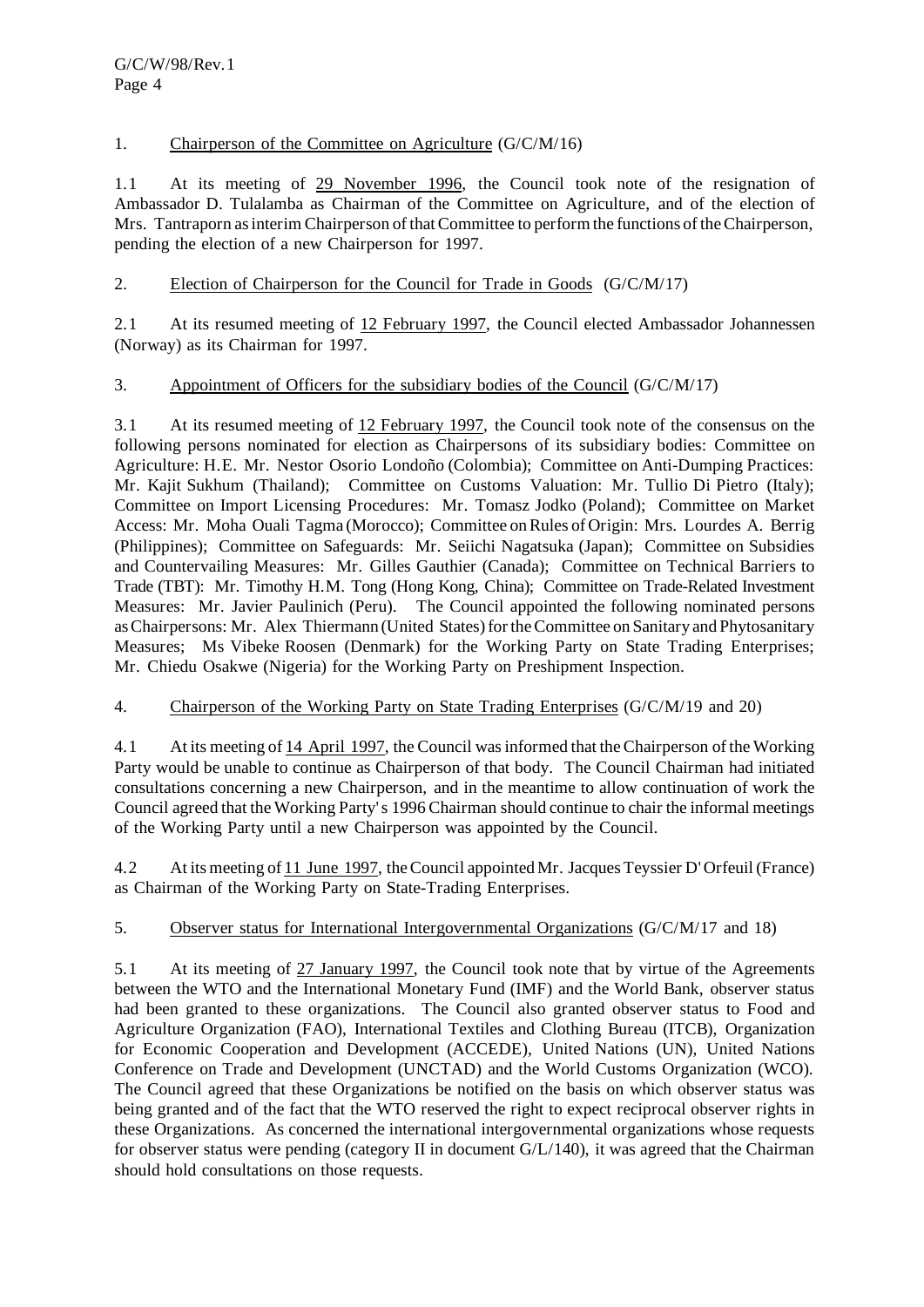5.2 At that meeting, the Council noted the Chairman's understanding that it would be for the subsidiary bodies of the Council to decide if they needed a Vice-Chairperson in cases where the option existed, and for the respective Chairperson to hold consultations if that was found to be the case.

5.3 At its meeting of 11 March 1997, the Council agreed that the Chairman continue these informal consultations and report back to theCouncil when thematter wassufficiently advanced to take decisions.

# 6. Rules of procedure of the Committee on Sanitary and Phytosanitary Measures(G/C/M/19 and 20)

6.1 At its meeting of 14 April 1997, the Council considered the rules of procedure of the Committee on Sanitary and Phytosanitary Measures (G/SPS/W/48 and Corr.1), which were subsequently circulated in document G/SPS/W/48/Rev.1, and approved by the Council at its meeting of 11 June 1997.

- 7. Recommendations from the Working Group on Notification Obligations and Procedures (Paragraphs 65 and 76 of G/L/112)
- (a) GATT 1947 CONTRACTING PARTIES Resolution on Liquidation of Strategic Stocks (G/C/M/18)

7.1 At its meeting of 11 March 1997, the Council agreed to maintain the Resolution on Liquidation of Strategic Stocks (BISD 3S/51) which had been referred by the Working Group on Notification Obligations and Procedures to the Goods Council (paragraph 65 of G/L/112) in order to determine whether it was redundant in the current situation.

(b) Preparation of general guidelines for the bodies under the Council's purview, providing for the regular review of questionnaires and formats and of the situation as regards compliance with notification obligations (G/C/M/18)

7.2 After having considered the recommendation by theWorking Group on NotificationObligations and Procedures on the preparation of general guidelines (paragraph 76 of G/L/112) at its meeting of 11 March 1997, the Council agreed that the Secretariat prepare for consideration at a future meeting, a non-paper identifying elements which might be included in general guidelines relating to questionnaires or formats for notifications pertaining to the various Committees, and which could have the effect of improving compliance with notification obligations.

8. Status of notifications under the provisions of the Agreements in Annex 1A of the WTO Agreement (G/C/M/22)

8.1 At its meeting of 21 July 1997, the Council took note of the information provided in document G/L/112/Add.2 concerning the status of notifications under the provisions of the Agreements in Annex 1A of the WTO Agreement.

9. Decision on Establishment of Consolidated Loose-Leaf Schedules (G/C/M/16)

9.1 At its meeting of 29 November 1996, the Council adopted the Decision on the "Establishment of Consolidated Loose-Leaf Schedules" (G/C/W/63).

10. Decision on the Ad Personam Status of TMB members (G/C/M/17)

10.1 At its meeting of 27 January 1997, the Council adopted the Decision on the "Ad Personam Status of TMB members" (G/C/W/20/Rev.1).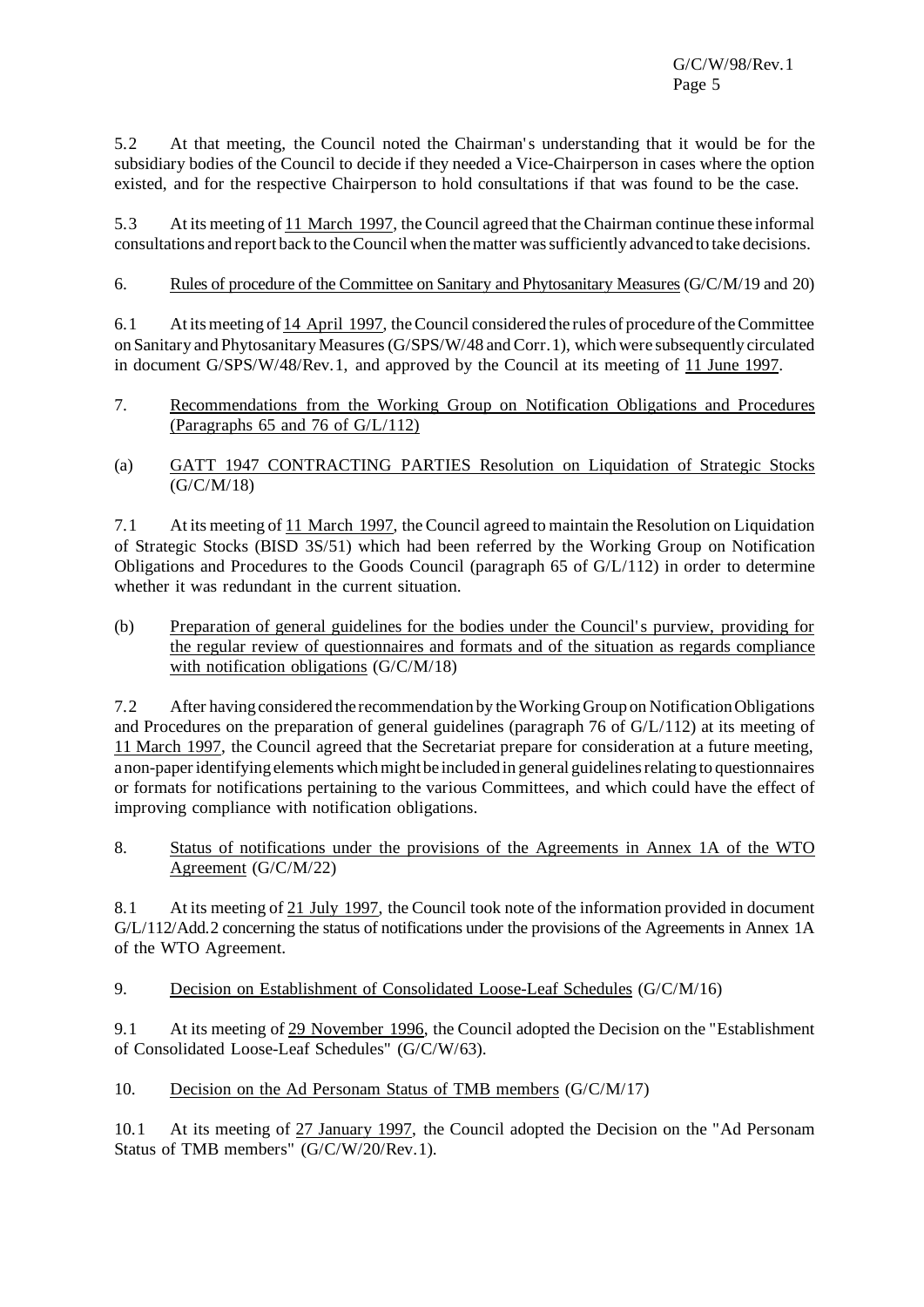#### 11. Decision on Supply of Information to the Integrated Data Base for Personal Computers (G/C/M/21)

11.1 At its meeting 14 July 1997, the Council approved the Decision on the "Supply of Information to the Integrated Data Base for Personal Computers" (G/C/W/82).

12. Draft Agreement between the WTO and the Office International des Epizooties(OIE) (G/C/M/22)

12.1 At its meeting of 21 July 1997, the Council approved the draft Agreement between the WTO and the Office International des Epizooties (OIE) (G/SPS/W/61), and agreed to transmit it for approval to the General Council.

13. Implementation of the Ministerial Declaration on Trade in Information Technology Products (G/C/M/19)

13.1 At its meeting of 14 April 1997, the Council took note of the communications (G/L/159 and 169) forwarded by the participants to the Declaration on Trade in Information Technology Products (ITA).

14. Trade Facilitation (paragraph 21 of the Singapore Ministerial Declaration) (WT/MIN(96)Dec) (G/C/M/16, 17, 18, 20, 22, 23 and 28)

14.1 At its meeting of 29 November 1996, the Council took note of a communication from the European Communities on "Elements of the WTO Programme on Trade Facilitation" (G/C/W/67).

14.2 Pursuant to the directive by Ministersin paragraph 21 of the Singapore Ministerial Declaration, the Council, at its meeting of 27 January 1997, agreed that firstly the Secretariat should start an information gathering exercise in respect of the work done or being done on the subject of trade facilitation in various organizations. Secondly, at its next formal meeting, the Secretariat would inform the Council of the organizations from which information had been gathered until that point in time as well as areas of trade facilitation in respect of which those organizations had undertaken or were undertaking work. Thirdly, the Secretariat should present the results of the information gathering exercise to the Council in May 1997.

14.3 At its meeting of 11 March 1997, the Council took note of the Secretariat document G/C/W/70 which contained preliminary information on those organizations having undertaken or undertaking work on trade facilitation.

14.4 At its meeting of 11 June 1997, the Council took note of document G/C/W/80 which contained a compilation by the Secretariat of the work already done on the subject of trade facilitation in other international organizations, including certain non-governmental organizations.

14.5 At its meeting of 21 July 1997, the Council took note of the Chairman's statement that oral statements and written contributions by delegations, as well as the Secretariat document (G/C/W/80) would provide a good basis for discussions at the Council's next meeting to building up a consensus on how the Council should handle this matter.

14.6 At its meeting of 6 October 1997, the Council took note of communications from the European Communities (G/C/W/85) and from Switzerland (G/C/W/92) on the subject and agreed that the Chairman undertake informal consultations in order to determine the next step in the process.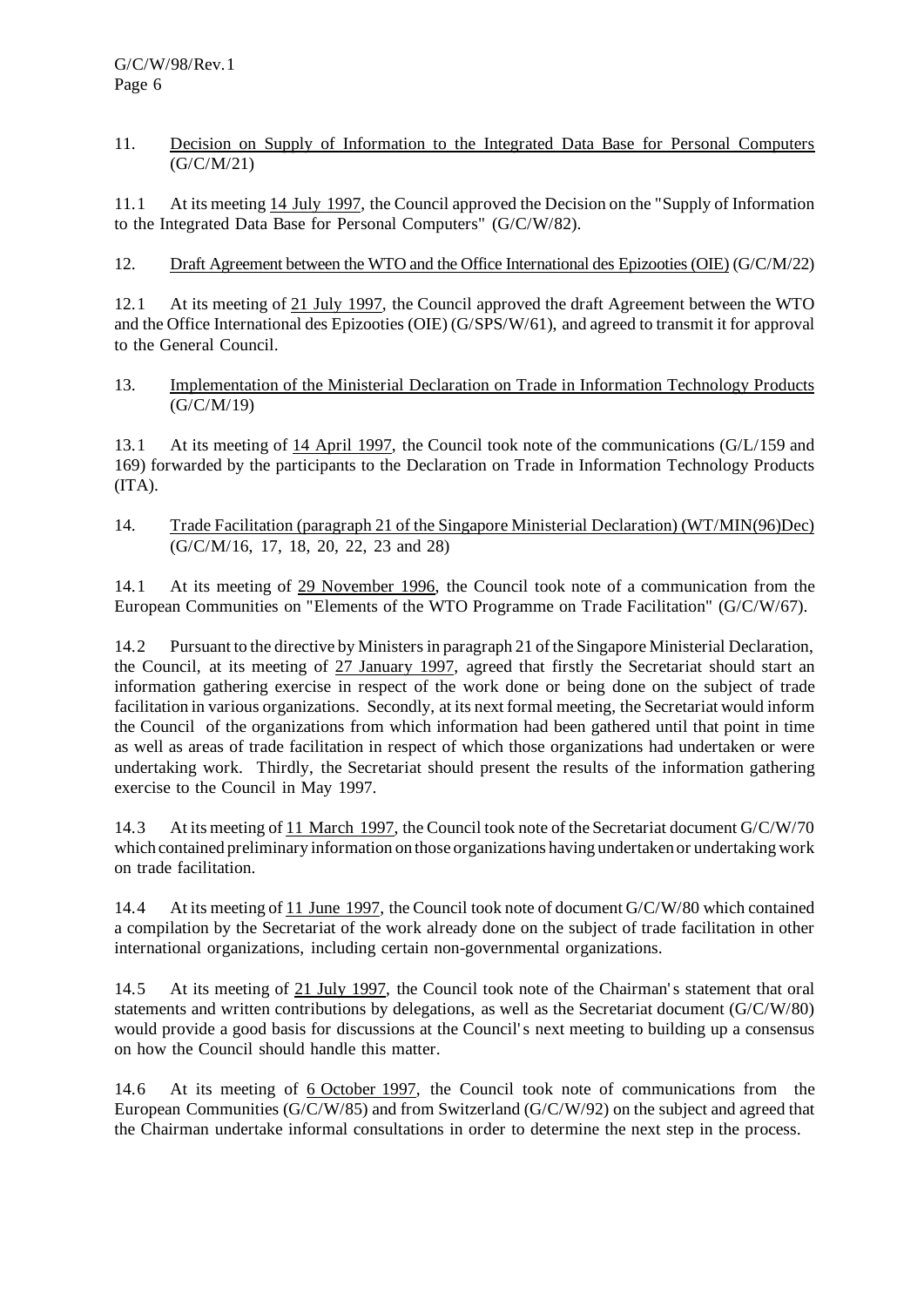G/C/W/98/Rev.1 Page 7

14.7 At its meeting of 19 November 1997, the Council agreed, in principle, to the Chairman's proposal to have a WTO Symposium on Trade Facilitation early in 1998. The objective of the symposium would be to help identify the main areas where traders face obstacles when moving goods across borders, and in this respect to provide a direct interface between the practical level (traders) and the trade policy level (officials in capitals and in Geneva). Participants would involve trade policy officials and technical experts from Members, the United Nations Economic Commission for Europe (UN/ECE), UNCTAD and the WCO; the International Chamber of Commerce would have the task of coordinating input from the private sector and other nongovernmental organizations.

#### 15. Periodic Reports of the Committee on Market Access (G/C/M/19 and 23)

15.1 At its meetings of 14 April and 6 October 1997, the Council took note of the oral reports made by the Chairman of the Market Access Committee on the situation with respect to requests for waiver extensions and/or waivers made in connection with the transposition or renegotiation of schedules of tariff concessions and/or in connection with the introduction of harmonized system changes into schedules of tariff concessions on 1 January 1996. The Council also took note of the written reports summarizing the activities of the Committee in 1997 (G/MA/57 and 58).

#### 16. Waivers under Article IX of the WTO Agreement

(a) Harmonized System-Requestsfor extensions of waiversfromBangladesh,Bolivia, Guatemala, Nicaragua and Sri Lanka (G/C/M/19, 20, 21, 23 and 28)

16.1 At its meeting of 14 April 1997, the Council considered requests by Bangladesh (G/L/163), Bolivia (G/L/161), Nicaragua (G/L/166) and Sri Lanka (G/L/164) for an extension until 31 October 1997 of waivers already granted in connection with the transposition of their schedules into the Harmonized System.

16.2 The Council approved the texts of the draft decisions on the waiver extensions in G/C/W/74 (Bangladesh), G/C/W/72 (Bolivia) and G/C/W/77 (Nicaragua) and agreed to transmit them to the General Council for adoption. The Council agreed to revert to Sri Lanka's request at its next meeting in light of New Zealand's statement.

16.3 At its meeting of 11 June 1997, the Council agreed to revert to Sri Lanka's request for a waiver extension at its next meeting.

16.4 At its meeting of 14 July 1997, the Council approved the text of the draft decision contained in document G/C/W/73/Rev. 1 granting Sri Lanka a waiver extension until 31 October 1997, and agreed to transmit it to the General Council for adoption.

16.5 At its meeting of 6 October 1997, the Council considered requests by Bangladesh (G/L/186), Guatemala (G/L/185), Nicaragua (G/L/187) and Sri Lanka (G/L/188) for an extension until 30 April 1998 of waivers already granted in connection with the transposition of their schedules into the Harmonized System.

16.6 The Council approved the texts of the draft decisions on the waiver extensions in G/C/W/89 (Bangladesh), G/C/W/87 (Nicaragua) and G/C/W/90 (Sri Lanka), and agreed to transmit them to the General Council for adoption. The Council took note that Guatemala no longer needed to request a waiver extension having reached agreement with the trading partner maintaining a reservation. New Zealand reserved its position on the final decision on Sri Lanka's request for a waiver extension.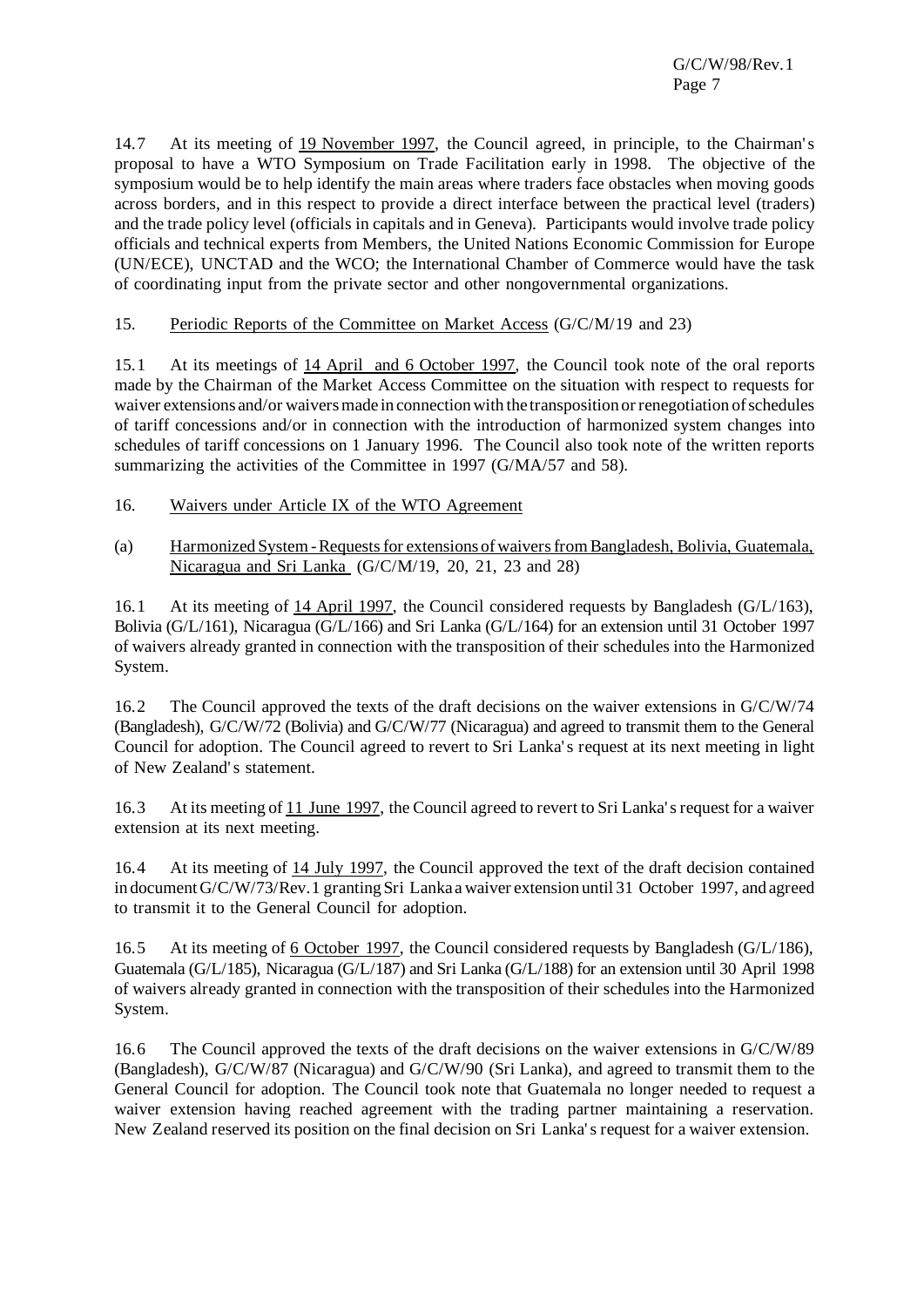# (b) Senegal - Renegotiation of Schedule XLIX (G/C/M/19)

16.7 At its meeting of 14 April 1997, the Council considered a request by Senegal (G/L/165) for an extension, until 31 October 1997, of the waiver granted to it in connection with the renegotiation of its Schedule. The Council approved the text of the draft decision (G/C/W/76) and agreed to transmit it to the General Council for adoption. At the same time, the Council was informed that Senegal might not need the waiver extension if agreement was reached with a trading partner with whom negotiations were pending<sup>2</sup>.

# (c) Zambia - Renegotiation of Schedule LXXVIII (G/C/M/19 and 23)

16.8 At its meeting of 14 April 1997, the Council considered a request by Zambia (G/L/162) for an extension, until 31 October 1997, of the waiver granted to it in connection with the renegotiation of its Schedule. The Council approved the text of the draft decision (G/C/W/75), and agreed to transmit it to the General Council for adoption.

16.9 At its meeting of 6 October 1997, the Council considered a request by Zambia (G/L/189) for an extension, until 30 April 1998, of the waiver granted to it in connection with the renegotiation of its Schedule. The Council approved the text of the draft decision (G/C/W/91), and agreed to transmit it to the General Council for adoption.

(d) Decision on the Introduction of Harmonized System (HS) Changes into WTO Schedules of Tariff Concessions on 1 January 1996 - Extension of the time-limit (G/C/M/19 and 23)

16.10 At its meeting of 14 April 1997, the Council approved the text of the draft decision (G/MA/W/12 and Corr.1) granting an extension of individual waiversto Members listed in the annex to that document until 31 October 1997, and agreed to transmit it to the General Council for adoption. These waivers had been requested by those Members finding it necessary to consult or negotiate under Article XXVIII of GATT 1994 as a result of the HS96 changes introduced in their schedules. The Council also took note of the Swiss communication contained in document G/C/W/79-WT/GC/W/56 identifying Switzerland's concerns on the question of "general reservations" and "delays in the transposition of schedules". The Council agreed that the Chairman should hold consultations on the Swiss proposal<sup>3</sup>.

16.11 At its meeting of 6 October 1997, the Council approved the text of the draft decision  $(G/C/W/93/Rev.1)$  granting an extension of the individual waivers to Members listed in the annex<sup>4</sup> to that document until 30 April 1998, and agreed to transmit it to the General Council for adoption.

# (e) Hungary - Agricultural Export Subsidies (G/C/M/23)

16.12 At its meeting of 6 October 1997, the Council considered Hungary's request for a waiver (G/L/183) from its obligations under paragraph 3 of Article 3, under Article 8, and under paragraph 2 of Article 9 of the Agreement on Agriculture for a period ending on 31 December 2001. The Council approved the text of the draft decision (G/C/W/86) granting the waiver, and agreed to transmit it to the General Council for adoption subject to consultations being carried out between Hungary and Egypt.

<sup>&</sup>lt;sup>2</sup>The waiver extension was not required as Senegal reached agreement with the trading partner concerned before the General Council meeting when the final decision on the request for waiver extension was to be adopted.

<sup>&</sup>lt;sup>3</sup>See also section 17 of this document.

<sup>4</sup>Cuba requested to be removed from the annexed list following the conclusion of negotiations with itstrading partners.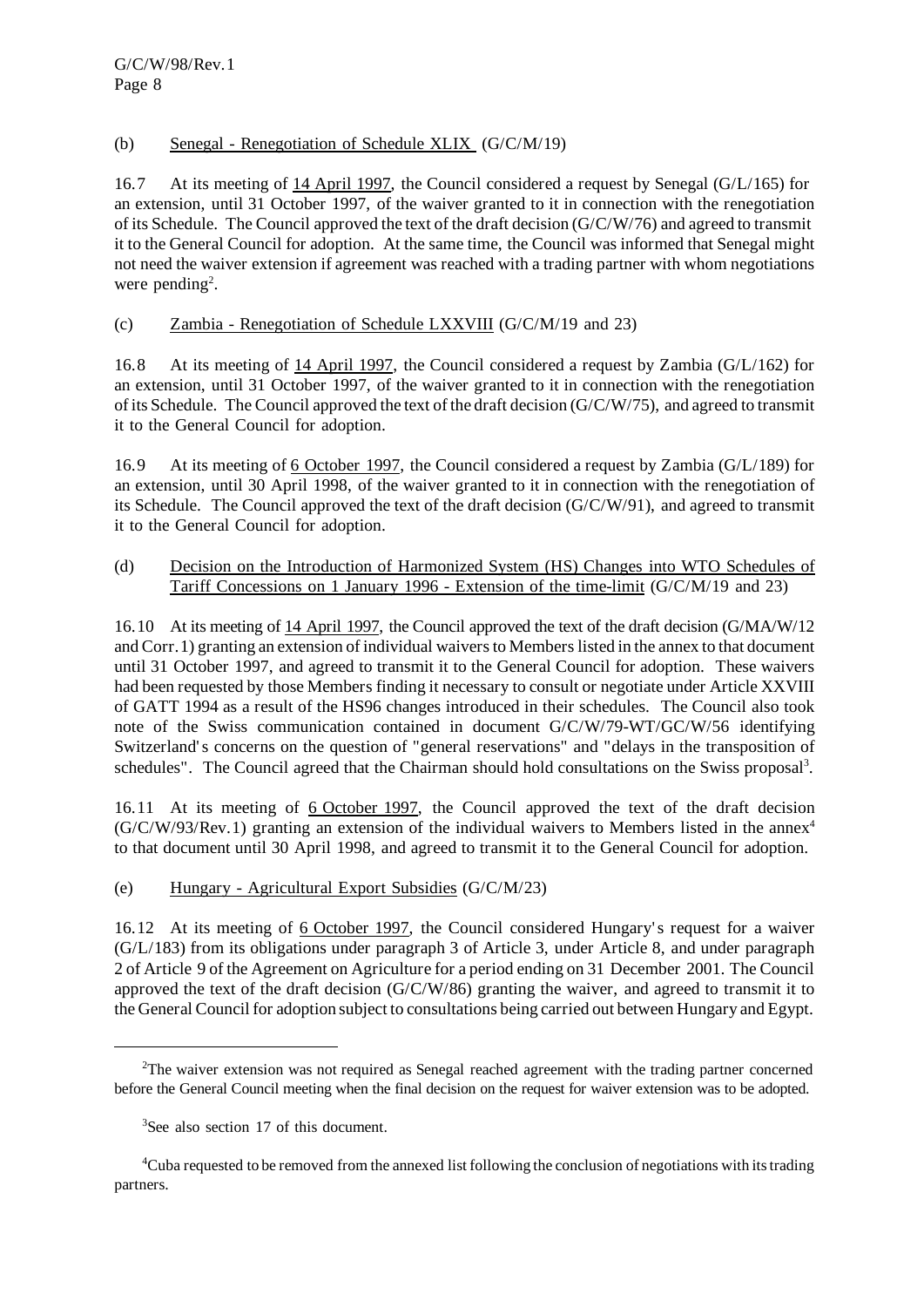# f) France - Trading Arrangements with Morocco (G/C/M/28)

16.13 At its meeting of 19 November 1997, the Council considered the request for a waiver extension from the European Communities (G/L/196). This waiver applied to the provisions of paragraph 1 of Article I of the GATT to the extent necessary to permit France to apply duty-free tariff quotas to a number of products originating in parts of the territory of Morocco not covered by paragraphs 2 and 4 of Article I of GATT 1994. The Council approved the text of the draft decision (G/C/W/96) granting this waiver extension and agreed to transmit it to the General Council for adoption.

#### 17. HS96 Changes and Article II of GATT 1994 - Rectifications and Modifications to Schedules of Tariff Concessions and their Certification (G/C/M/20, 22 and 23)

17.1 At its meeting of 11 June 1997, the Council agreed that the Chairman continue his consultations on a papersubmitted by Switzerland on "HS96 changes and Article II of GATT 1994" (WT/GC/W/56 - G/C/W/79), and submit a proposal for a solution to the Council in the near future.

17.2 At its meeting of 21 July 1997, the Council took note of the overview provided by the Chairman of the situation as it stood with respect to his ongoing informal consultations on the subject of rectifications and modifications to schedules of concessions and their certification. The Council agreed that the Chairman carry on informal consultations with a view to clarifying as many legal, technical and other matters before its next meeting.

17.3 At its meeting of 6 October 1997, the Council took note of the report made by the Chairman on the situation and the progress made in the context of informal consultations on the subject of rectifications and modifications to schedules of concessions and their certification. The Council took note of a statement by the Chairman concerning the issue of "general reservations" and agreed that the Chairman should continue informal consultations. The Council also took note of the Chairman's plan to address the long-term elements of this subject in greater depth in a paper he would have circulated by the Secretariat.

18. Major review of the implementation of the Agreement on Textiles and Clothing (ATC) during the first stage of the integration process pursuant to paragraph 11 of Article 8 of the ATC (G/C/M/23, 24, 25, 26, 27 and 28)

18.1 At its meeting of 6 October 1997, the Council began its major review of the implementation of the ATC during the first stage of the integration process pursuant to paragraph 11 of Article 8 of the ATC. The Council took note of the statement made by the Chairman of the Textiles Monitoring Body (TMB) on behalf of that body, introducing the comprehensive report of the TMB  $(G/L/179)^5$ which had been prepared in accordance with Article 8.11 of the ATC in order to assist the Council in its major review. The representative of Hong Kong, China, introduced a non-paper<sup>6</sup>, on elements for consideration in the review. A number of delegations presented their overall views and perspective on the review process.

 $5$ The Secretariat had also circulated a compilation of textiles and clothing trade statistics in document G/L/184, setting out information on recent trends in world trade of these products, prepared at the request of the TMB, as a background paper.

<sup>6</sup> Subsequently circulated in document G/C/W/95.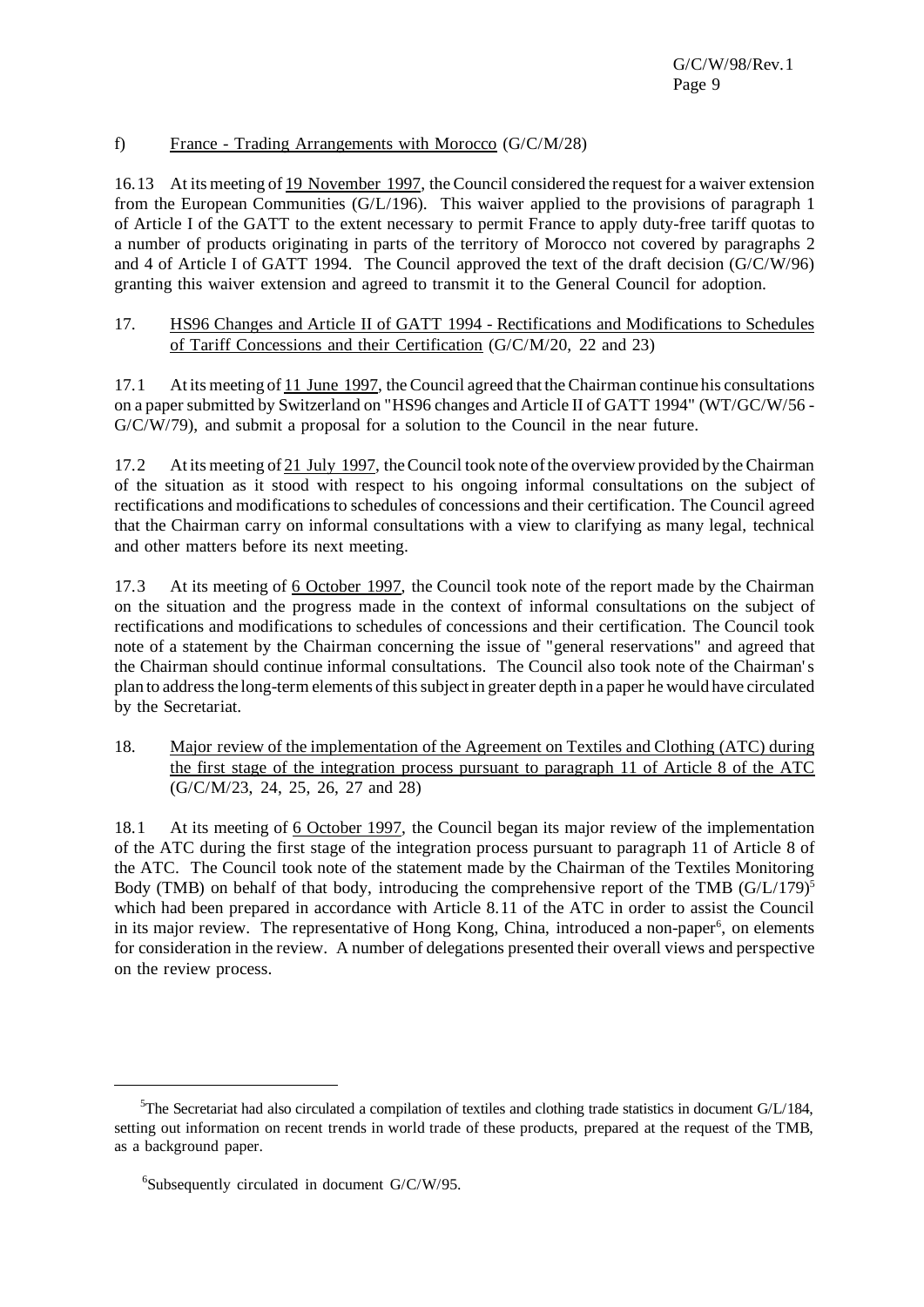18.2 At its meeting of 16 October 1997, the Council continued its major review. The representative of Colombia, on behalf of WTO Members which are also ITCB members, introduced a non-paper<sup>7</sup> of a technical nature which analysed the different integration programmes. A number of delegations expressed their views with respect to the process of integration of products into GATT 1994 rules and disciplines.

18.3 At its meeting of 20 October 1997, the Council continued its major review. The representative of Colombia, on behalf of WTO Members which are also ITCB members, introduced a non-paper<sup>8</sup> concerning the application of the transitional safeguard mechanism in Article 6 of the ATC. A number of delegations gave their views on the application of the safeguard mechanism in the first phase of the ATC.

18.4 At its meeting of 7 November 1997, the Council continued its major review. The representative of Colombia, on behalf of WTO members which are also ITCB members, introduced a non-paper<sup>9</sup> which assessed the application of strengthened GATT rules and disciplines. A number of delegations expressed views on trade policymeasuressuch as anti-dumping actions and/or administrative formalities and their effect on market access.

18.5 At its meeting of 13 November 1997, the Council discussed other aspects of the implementation of the ATC. Some Members provided summaries and overall comments and there was an exchange of views on how the Council might conclude its review.

18.6 At its meeting of 19 November 1997, the Council agreed to the Chairman's proposal to hold further informal consultations in order to arrive at a generally acceptable way for concluding the review. The Council also agreed to the Chairman's proposal to suspend the meeting, and resume it on 4 December 1997, by which time the Chairman hoped to have a text acceptable to all Members.

- [18.7 At its resumed meeting of 4 December 1997, ...]
- 19. Customs Unions and Free-Trade Areas: regional agreements
- (a) Free Trade Agreement between the Government of Canada and the Government of the State of Israel (G/C/M/17)

19.1 At its meeting of 27 January 1997, the Council took note of the notification (WT/REG31/N/1) from the parties to the Agreement. The Council adopted the terms of reference under which the Committee on Regional Trade Agreements should examine this Agreement (WT/REG31/2).

(b) Free Trade Agreement between Slovenia and Estonia (G/C/M/18)

19.2 At its meeting of 11 March 1997, The Council took note of the notification (WT/REG37/N/1) from the parties to the Agreement. The Council adopted the terms of reference under which the Committee on Regional Trade Agreements should examine this Agreement (WT/REG37/2).

<sup>&</sup>lt;sup>7</sup>Subsequently circulated in document G/C/W/99.

 $8$ Subsequently circulated in document G/C/W/100.

 $9$ Subsequently circulated in document G/C/W/101.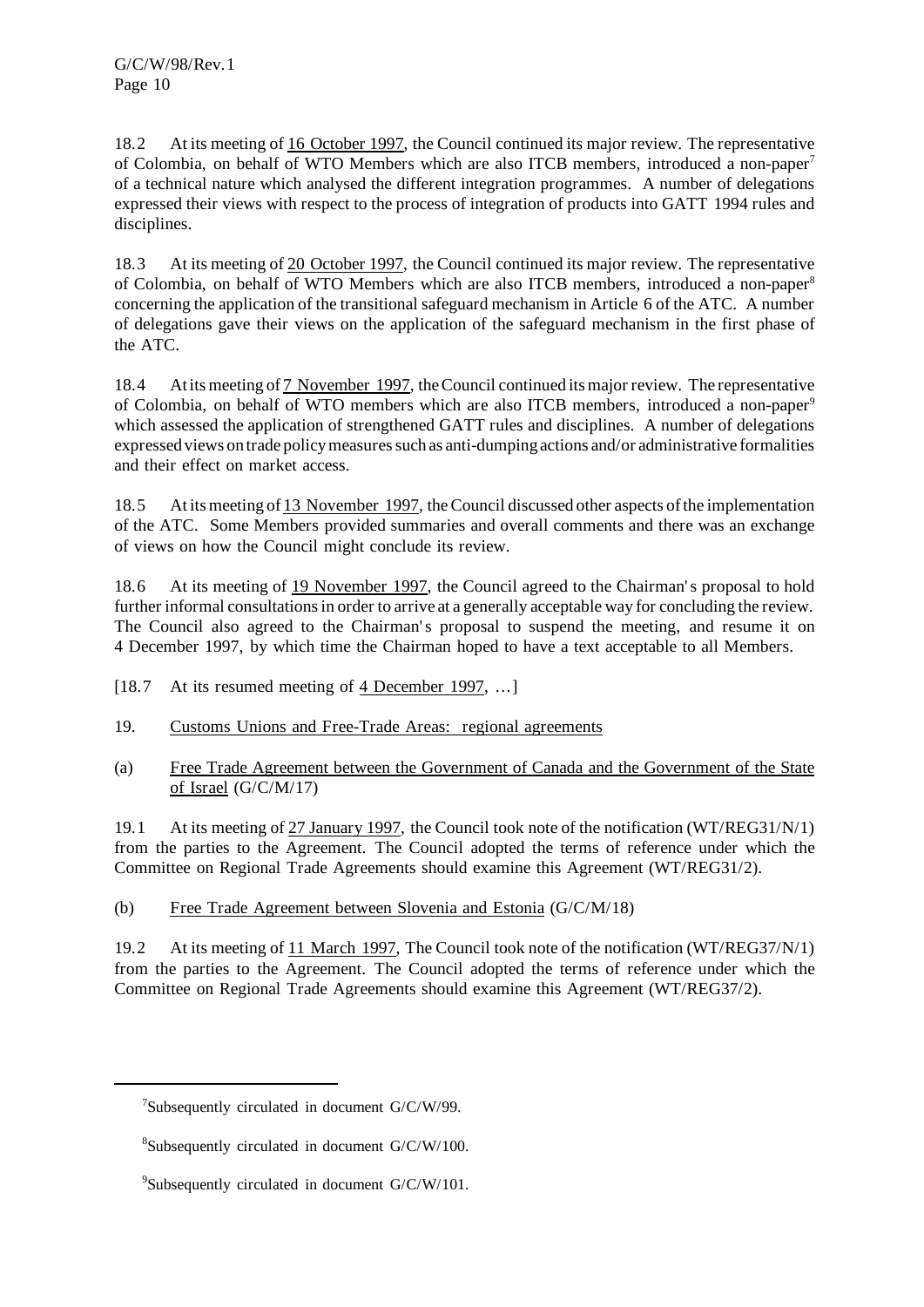G/C/W/98/Rev.1 Page 11

(c) Notification of Free Trade Agreements between the Czech Republic and the Slovak Republic on the one side and Bulgaria, Estonia, Latvia, Lithuania and the State of Israel on the other (G/C/M/19)

19.3 At its meeting of 14 April 1997, the Council took note of the information provided on these Agreements by the representative of the Czech Republic speaking also on behalf of the other parties to the Agreements.

(d) Agreement between European Community and the Faroe Islands (Government of Denmark) (G/C/M/20)

19.4 At its meeting of 11 June 1997, the Council took note of the notification (WT/REG21/N/2) from the parties to the Agreement. The Council adopted the terms of reference under which the Committee on Regional Trade Agreements should examine this Agreement (WT/REG21/1/Rev.1).

# (e) Free-Trade Agreement between the Czech Republic and the Republic of Bulgaria (G/C/M/20)

19.5 At its meeting of 11 June 1997, the Council took note of the notification (WT/REG41/N/1) from the parties to the Agreement. The Council adopted the terms of reference under which the Committee on Regional Trade Agreements should examine this Agreement (WT/REG41/1).

# (f) Free-Trade Agreement between the Slovak Republic and the Republic of Bulgaria (G/C/M/20)

19.6 At its meeting of 11 June 1997, the Council took note of the notification (WT/REG42/N/1) from the parties to the Agreement. The Council adopted the terms of reference under which the Committee on Regional Trade Agreements should examine this Agreement (WT/REG42/1).

# (g) Israel-Turkey Free Trade Agreement (G/C/M/20)

19.7 At its meeting of 11 June 1997, the Council was informed that the notification on the Israel-Turkey Free Trade Area Agreement would be submitted by the parties to the Agreement in the near future.

(h) Euro-Mediterranean Interim Association Agreement on Trade and Co-operation between the European Community and the Palestine Liberation Organization for the benefit of the Palestinian Authority of the West Bank (G/C/M/22)

19.8 At its meeting of 21 July 1997, the Council took note of the notification (WT/REG43/N/1 and Corr.1) from the parties to the Agreement. The Council adopted the terms of reference under which the Committee on Regional Trade Agreements should examine this Agreement (WT/REG43/1). The representative of Israel expressed reservations with the substance of the Agreement itself as well as its inclusion in the Council's agenda. The representative of Egypt stated that there was no inconsistency between this interim Agreement and obligations deriving from other Agreements.

# (i) Free Trade Agreement between Canada and Chile (G/C/M/23)

19.9 At its meeting of 6 October 1997, the Council took note of the notification (WT/REG38/N/1 and Add.1) from the parties to the Agreement. The Council adopted the terms of reference under which the Committee on Regional Trade Agreements should examine this Agreement (WT/REG38/1).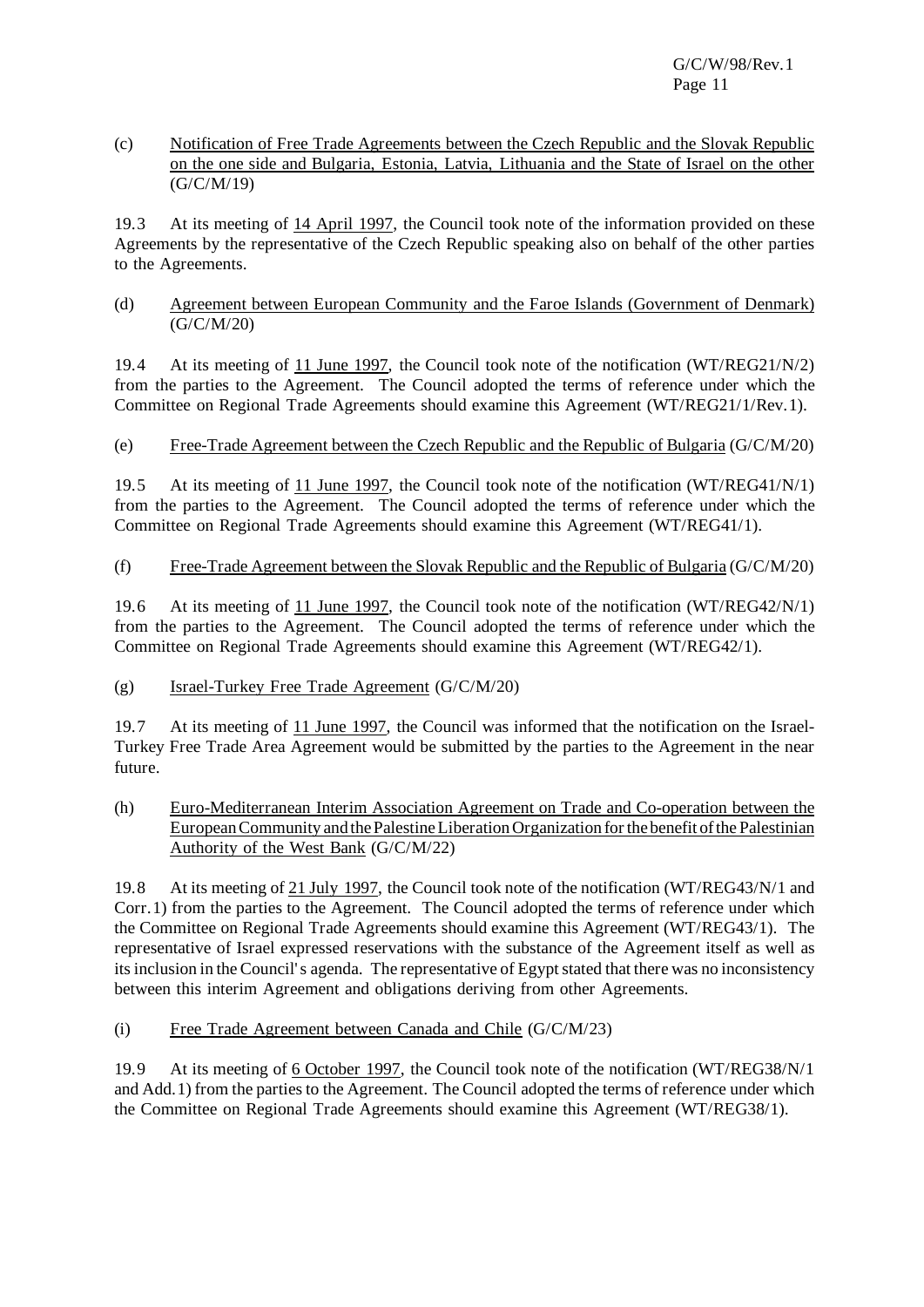# (j) Free Trade Agreement between Romania and the Republic of Moldova (G/C/M/23)

19.10 At its meeting of 6 October 1997, the Council took note of the notification (WT/REG44/N/1) from the parties to the Agreement. The Council adopted the terms of reference under which the Committee on Regional Trade Agreements should examine this Agreement (WT/REG44/1 and 2).

# (k) Interim Agreement between the European Communities and the Republic of Slovenia (G/C/M/28)

19.11 At its meeting of 19 November 1997, the Council took note of the notification (WT/REG32/N/1) from the parties to the Agreement. The Council adopted the terms of reference under which the Committee on Regional Trade Agreements should examine this Agreement (WT/REG32/1).

(l) Free Trade Agreement between the Republic of Slovenia and the Republic of Bulgaria (G/C/M/28)

19.12 At its meeting of 19 November 1997, the Council took note of the notification (WT/REG33/N/1) from the parties to the Agreement. The Council adopted the terms of reference under which the Committee on Regional Trade Agreements should examine this Agreement (WT/REG33/1).

# (m) Free Trade Agreement between the Czech Republic and the Republic of Latvia (G/C/M/28)

19.13 At its meeting of 19 November 1997, the Council took note of the notification made by the Czech Republic (WT/REG45/N/1) on this Agreement. The Council adopted the terms of reference under which the Committee on Regional Trade Agreements should examine this Agreement (WT/REG45/1).

# (n) Free Trade Agreement between the Czech Republic and the Republic of Lithuania (G/C/M/28)

19.14 At its meeting of 19 November 1997, the Council took note of the notification made by the Czech Republic (WT/REG46/N/1) on this Agreement. The Council adopted the terms of reference under which the Committee on Regional Trade Agreements should examine this Agreement ((WT/REG46/1).

(o) Free Trade Agreements between the Slovak Republic on the one side and the Republics of Latvia and Lithuania on the other (G/C/M/28)

19.15 At its meeting of 19 November 1997, the Council was informed that the texts of these Agreements had been notified to the Secretariat.

# 20. Issues raised under "other business" concerning Members' trade practices

(a) Korea - Tariff Measures by Ecuador against certain suppliers (G/C/M/16)

20.1 At the Council meeting of 29 November 1996, the representative of Korea expressed concern at the tariff increase by Ecuador on a range of textile productsimported from Korea and other Members. The Council took note of this statement and of the statements made by the representatives of Hong Kong, China and Ecuador.

(b) EC - Korea's "Frugality Campaign" (G/C/M/18)

20.2 At the Council meeting of 11 March 1997, the representative of the European Communities expressed concern that the "frugality campaign" which had been running in Korea since mid-1996 had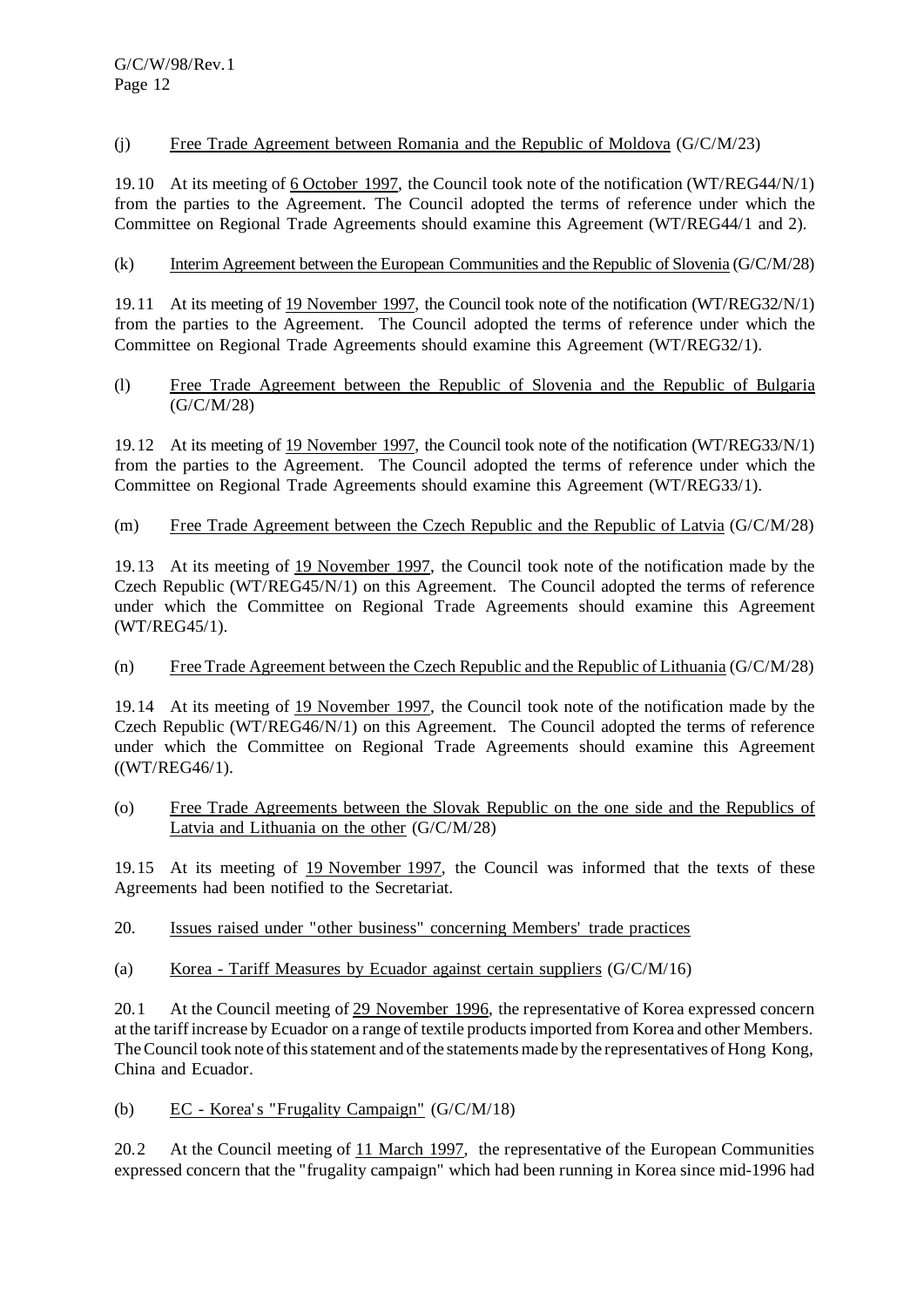intensified. The Council took note of this statement and of the statements made by the representatives of the United States, India and Korea.

#### (c) United States - US Request for Consultations concerning Restrictive Business Practices in the Japanese Photographic Film and Paper Market (G/C/M/20)

20.3 At the Council meeting of 11 June 1997, the representative of the United States urged Japan to enter into consultations without further delay pursuant to the CONTRACTING PARTIES Decision on "Restrictive Business Practices: Arrangementsfor Consultations" (BISD 9S/38). The Council took note of this statement and of the statements made by the representatives of the European Communities and Japan.

# (d) United States - Brazil Import Financing Restrictions (G/C/M/20)

20.4 At the Council meeting of 11 June 1997, the representative of the United States expressed concern at Brazil's import financing restrictions. The Council took note of this statement and of the statements made by the representatives of Switzerland, the European Communities and Brazil.

# (e) Korea - Price Range or Range of Value System applied by Argentina  $(G/C/M/20)$

20.5 At the Council meeting of 11 June 1997, the representative of Korea expressed concern at the "Price Range or Range of Value System" which had recently been introduced by Argentina. The Council took note of this statement and of the statement made by the representative of Argentina.

# (f) Korea - US identification of Korea's "barriers" to imported automobiles as a Priority Foreign Country Practice (G/C/M/23)

20.6 At the Council meeting of 6 October 1997, the representative of Korea expressed concern at the US Government's decision to identify Korea's "barriers" to imported automobiles as a Priority Foreign Country Practice under the so-called "super 301" procedures. The Council took note of this statement.

# (g) United States - Mercosur Common External Tariff (G/C/M/28)

20.7 At the Council meeting of 19 November 1997, the representative of the United States expressed concern at Mercosur's reported intention to increase its common external tariff by 3 per cent. The Council took note of this statement and of the statement made by the representative of Uruguay.

# 21. Consideration of annual reports of subsidiary bodies of the Council for Trade in Goods (G/C/M/28)

21.1 At its meeting of 19 November 1997, the Council took note of the reports from the following subsidiary bodies: Committees on Anti-Dumping Practices (G/L/204), Customs Valuation (G/L/205), Import Licensing (G/L/203), Safeguards (G/L/200), Sanitary and Phytosantiary Measures (G/L/197), Subsidies and Countervailing Measures (G/L/201), Technical Barriers to Trade (G/L/207), Trade-Related Investment Measures (G/L/193), the Independent Entity (G/L/208), the Textiles Monitoring Body (G/L/206), the Working Party on State Trading Enterprises (G/L/198). The Council also agreed to consider the pending reports from the Committees on Agriculture, Market Access, Rules of Origin, the Committee of Participants on the Expansion of Trade in Information Technology Products and Working Party on Preshipment Inspection at its resumed meeting on 4 December 1997.

# [21.2 At its resumed meeting of 4 December 1997, ...]